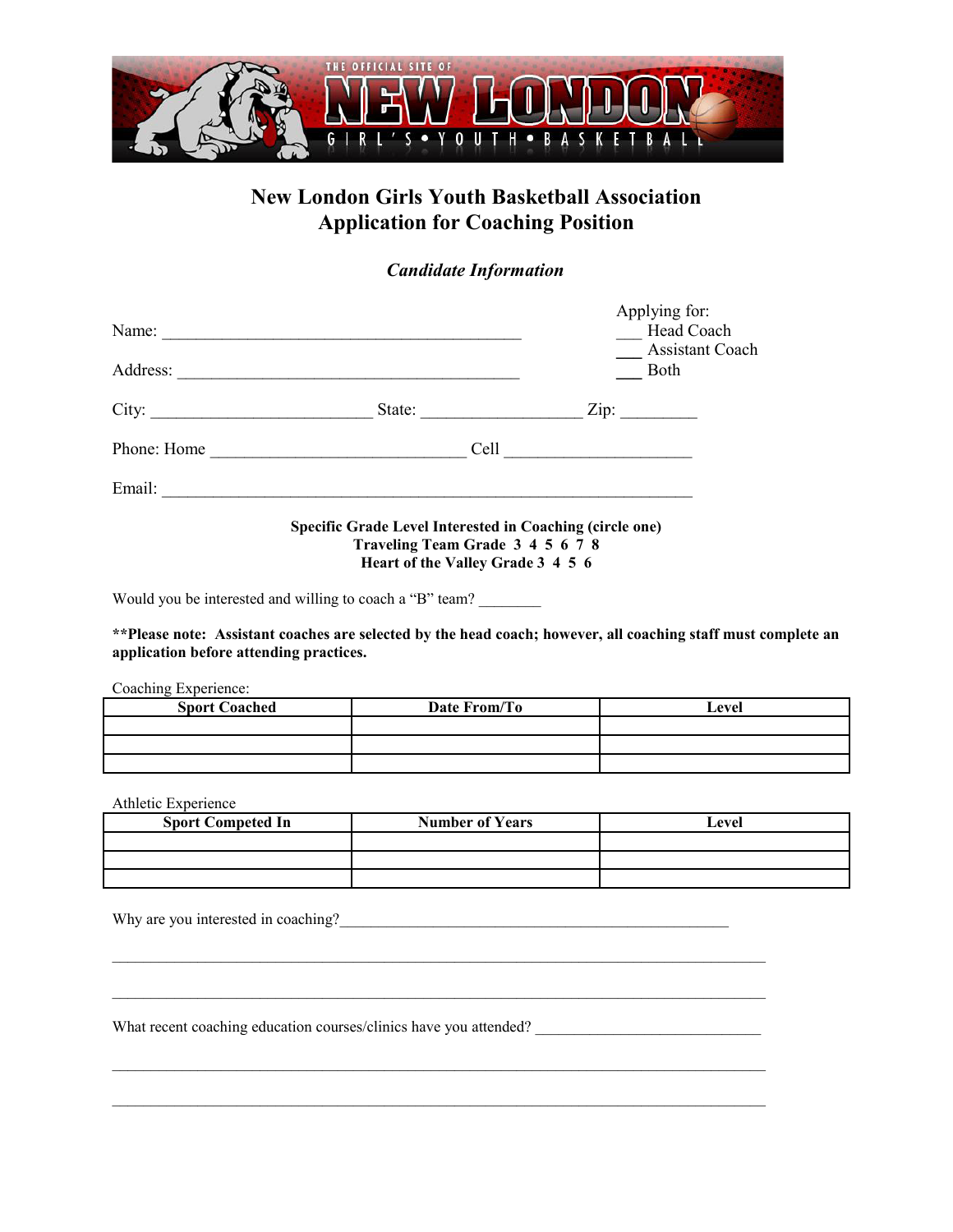What do you feel your role is in this specific coaching position in relationship to the development of the high school basketball program?

 $\mathcal{L}_\mathcal{L} = \{ \mathcal{L}_\mathcal{L} = \{ \mathcal{L}_\mathcal{L} = \{ \mathcal{L}_\mathcal{L} = \{ \mathcal{L}_\mathcal{L} = \{ \mathcal{L}_\mathcal{L} = \{ \mathcal{L}_\mathcal{L} = \{ \mathcal{L}_\mathcal{L} = \{ \mathcal{L}_\mathcal{L} = \{ \mathcal{L}_\mathcal{L} = \{ \mathcal{L}_\mathcal{L} = \{ \mathcal{L}_\mathcal{L} = \{ \mathcal{L}_\mathcal{L} = \{ \mathcal{L}_\mathcal{L} = \{ \mathcal{L}_\mathcal{$ 

 $\mathcal{L}_\text{max}$ 

 $\mathcal{L}_\text{max}$ 

 $\mathcal{L}_\mathcal{L} = \{ \mathcal{L}_\mathcal{L} = \{ \mathcal{L}_\mathcal{L} = \{ \mathcal{L}_\mathcal{L} = \{ \mathcal{L}_\mathcal{L} = \{ \mathcal{L}_\mathcal{L} = \{ \mathcal{L}_\mathcal{L} = \{ \mathcal{L}_\mathcal{L} = \{ \mathcal{L}_\mathcal{L} = \{ \mathcal{L}_\mathcal{L} = \{ \mathcal{L}_\mathcal{L} = \{ \mathcal{L}_\mathcal{L} = \{ \mathcal{L}_\mathcal{L} = \{ \mathcal{L}_\mathcal{L} = \{ \mathcal{L}_\mathcal{$ 

 $\mathcal{L}_\mathcal{L} = \{ \mathcal{L}_\mathcal{L} = \{ \mathcal{L}_\mathcal{L} = \{ \mathcal{L}_\mathcal{L} = \{ \mathcal{L}_\mathcal{L} = \{ \mathcal{L}_\mathcal{L} = \{ \mathcal{L}_\mathcal{L} = \{ \mathcal{L}_\mathcal{L} = \{ \mathcal{L}_\mathcal{L} = \{ \mathcal{L}_\mathcal{L} = \{ \mathcal{L}_\mathcal{L} = \{ \mathcal{L}_\mathcal{L} = \{ \mathcal{L}_\mathcal{L} = \{ \mathcal{L}_\mathcal{L} = \{ \mathcal{L}_\mathcal{$ 

Please state in detail your prior experiences that would benefit and assist you in performing your duties as a coach:

References

| Name                     | Relationship | <b>Contact Phone#</b> |
|--------------------------|--------------|-----------------------|
|                          |              |                       |
| <u>.</u>                 |              |                       |
| $\overline{\phantom{a}}$ |              |                       |

MY SIGNATUE BELOW CERTIFIES that the above information and attachments are true and accurate to the best of my knowledge. If selected by the New London Girls Youth Basketball Association, I understand that any misrepresentation of factual information contained herein may be cause for dismissal.

MY SIGNATURE BELOW AUTHORIZES the New London Girls Youth Basketball Association to process my application for youth coaching by checking my references.

MY SIGNATURE BELOW RELEASES the New London Girls Youth Basketball Association and its representatives from liability for any damages whatsoever incurred in obtaining information from references or in further disseminating such information.

| Signature of Applicant: |  |
|-------------------------|--|
|                         |  |

Complete application and mail to: Mail to: NLGYBA Po Box 145 New London, WI 54961

Email to: nlgyba@gmail.com

| <b>Office Use Only</b>                                  |  |
|---------------------------------------------------------|--|
| Date application was receive: / /                       |  |
| RECOMMENDATION: () "A" Team () "B" Team () Not Approved |  |